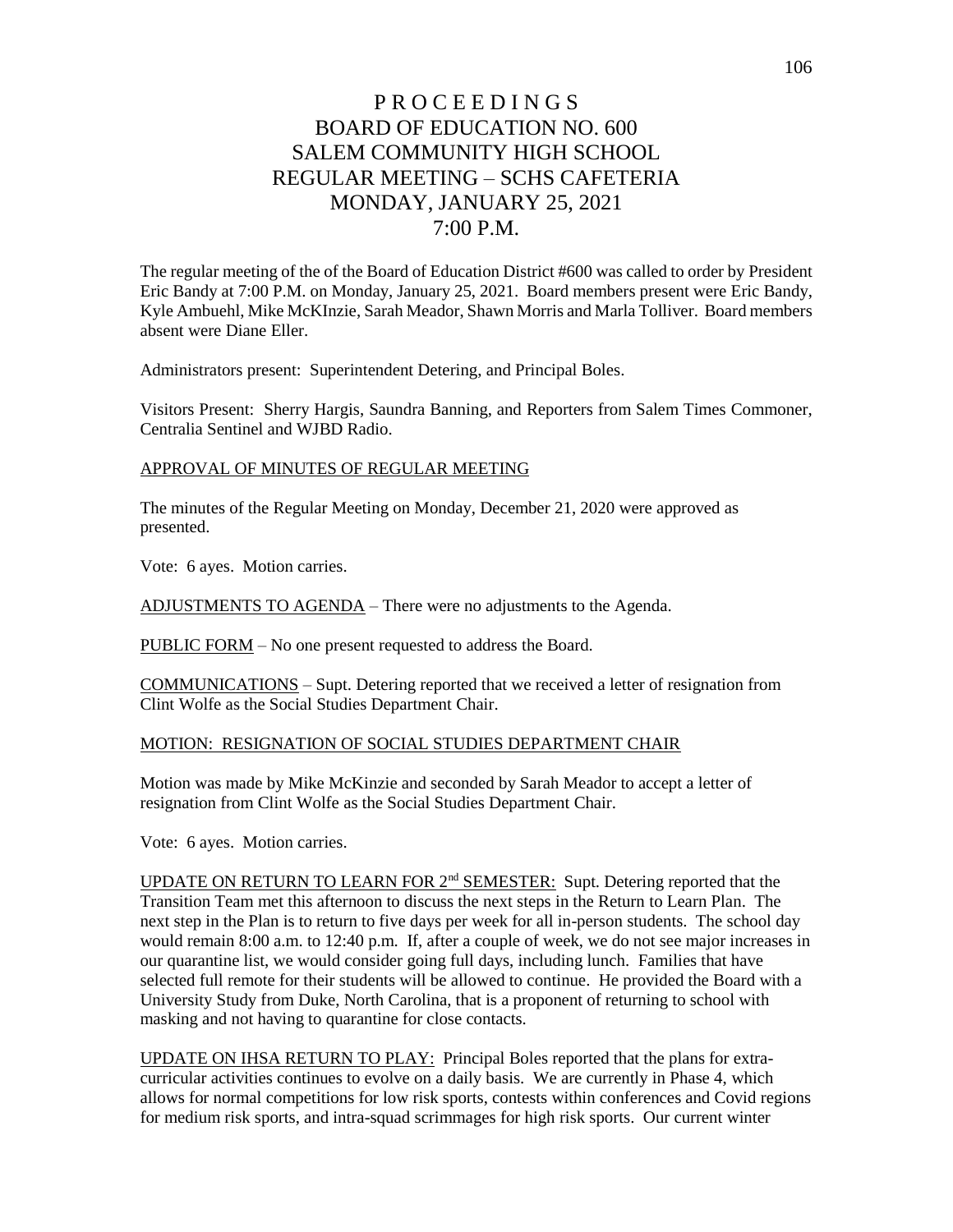sports are classified as high risk for basketball and low risk for bowling. He stated that it is probable that there will be several changes in the IHSA Return to Play rules. Discussion was held.

## MOTION: TREASURER'S REPORT

Motion was made by Mike McKinzie and seconded by Kyle Ambuehl to receive the treasurer's report and file it for audit.

Vote: Ambuehl-yes; Tolliver-yes; Bandy-yes; Meador-yes; Morris-yes; McKinzie-yes. Motion carries.

## MOTION: APPROVAL OF BILLS

Motion was made by Mike McKinzie and seconded by Shawn Morris to approve payment of the bills, as presented.

Vote: Morris-yes; Tolliver-yes; McKinzie-yes; Bandy-yes; Meador-yes; Ambuehl-yes. Motion carried.

## 2 ND QUARTER FINANCIAL REPORT

Superintendent Detering presented the Board with the 2<sup>nd</sup> Quarter Financial Report.

Supt. Detering reported that the  $2<sup>nd</sup>$  quarter does show some positive indicators, but it is difficult to make projections as there are still so many unknowns. We are 5.37% under budget in the Education Fund. If we stay at 5% under budget in the Education Fund, it would mean a \$300,000 or more reduction in expenditures, but projected revenue loss is around \$370,000 right now. This is based on a loss of revenue from lunch sales (\$150,000), federal lunch reimbursement (\$100,000), athletic admissions (\$60,000), and delayed state payments for mandated categorical payments. He reported that he believes that he Evidence-Based Funding will continue to flow from the State; so we may not end up this bad, but we should prepare for the worst and hope for the best. Overall expenses are at 51.67%. Revenue is at 65.53%. Discussion was held.

# ADMINISTRATOR'S REPORTS

ASST. PRINCIPAL'S REPORT – In Asst. Principal Conklin's absence, Supt. Detering presented the attendance report for the month of December at 92.36%. He reported that during December we had 1 detention.

# PRINCIPAL'S REPORT –

SUPERINTENDENT'S REPORT – STIMULUS MONEY – Supt. Detering gave the Board an update on stimulus monies that we are set to receive or have already received. The CARES Act is the stimulus package passed in March of 2020, but monies come to us under the Elementary and Secondary Schools Emergency Relief (ESSER) grant. We received \$141,071 from the grant. Next is the Digital Equity Formula that we received \$65,940. The second round of ESSER is \$679,497, and we have until September 2022 to spend this money and it is supposed to be focused on technology and learning loss, which means we could use some of it towards salaries. Summer Projects 2021 – Supt. Detering stated that we will need to decide if we want to pursue any projects this summer. It is difficult to predict what the financial outlook will be. We will probably have \$150,000 in 1% monies for a project. We also have \$50,000 sitting in the Building